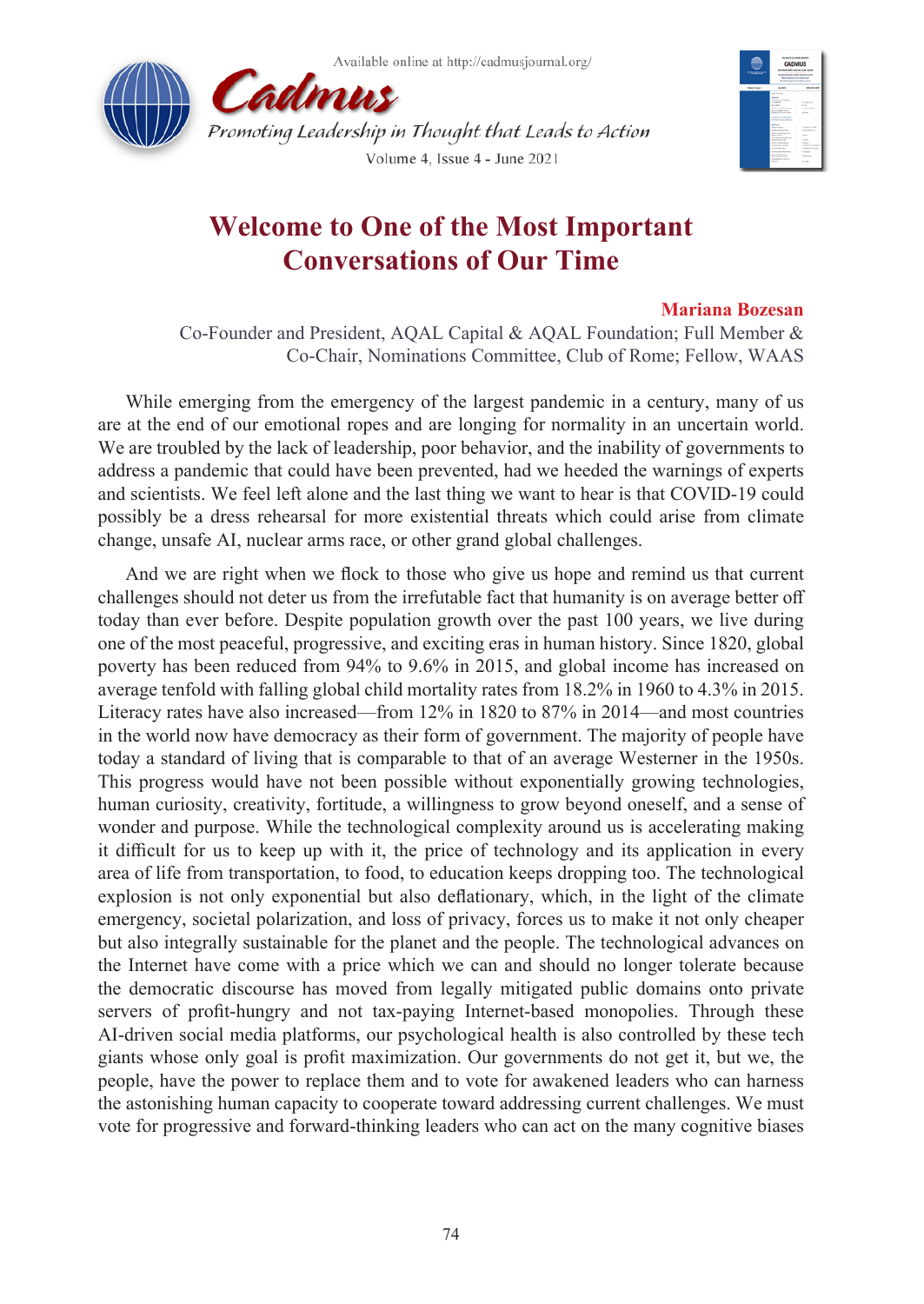that twist the picture of reality, and who can separate the truth signals from the fake noise across political divisions.

*"Evolution takes place with or without us. We can consciously*  participate in it and shift our minds to the next stage of *evolution or regress and eventually be eliminated by more resilient manifestations of life. The choice is ours."*

Another critical acupuncture point that we must transform is our inflationary economic system. Since the financial crisis of 2008, the policy of quantitative easing has become the norm and must continue to grow to prevent its own collapse. It is based on debt and not on real assets and it is borrowing from future generations while devaluing existing currencies due to ongoing low interest rates. At the same time, it is failing to transform itself to become sustainable and it does not address humanity's grand global challenges, nor our existential threats. The economic system is inflationary, it creates inequality, and it is not sustainable long-term because it is barely meeting the needs of the current generation while compromising the ability of future generations to meet their needs. But it is not all bad. The great advantage of inflationary economics is the availability of capital abundance (through Venture Capital funding, Crowdfunding, Cryptocurrencies, or Sovereign Wealth Funds). The only question is who gets it and how to get it to fund the imminent transformation. Venture funding has been a more traditional source of startup capital over the past five decades, helping to birth household names from Apple and Google to Amazon and Uber, to name a few. Despite the pandemic, in 2020, U.S. venture capital investments reached the new staggering record of \$156 billion (or about \$428 million every day!), and increase from \$136.5 billion in 2019; in Asia, VC capital ended up at nearly \$80 billion, and European venture reached \$40 billion in the same period. We can and must take advantage of this capital abundance to break out of the governmentally mandated austerity and fuel the economic development across all industries from transportation, infrastructure, energy, and education to entrepreneurship and other small and medium enterprises that provide more than 50% of jobs and more than 55% of GDP worldwide.

Transformation occurs whether we like it or not. It is accelerated by exponentially growing, AI-driven technologies and occurs within the context of inflationary economics that provides massive abundance of capital. We have the choice. We can use them to transform our current, outdated, and unsustainable systems to implement the UN SDGs within planetary boundaries within the next few decades or let them collapse and descend into another dark age as previous civilizations did. This radical transformation requires radical mind shifts toward the next level of consciousness. Times of crisis provide an indisputable opening for waking up the human spirit and for stepping up to the better angels of our nature because they remind each and every one of us that we cannot control the outside world, we cannot control other people, we cannot control the climate—and we certainly cannot control a pandemic. We can